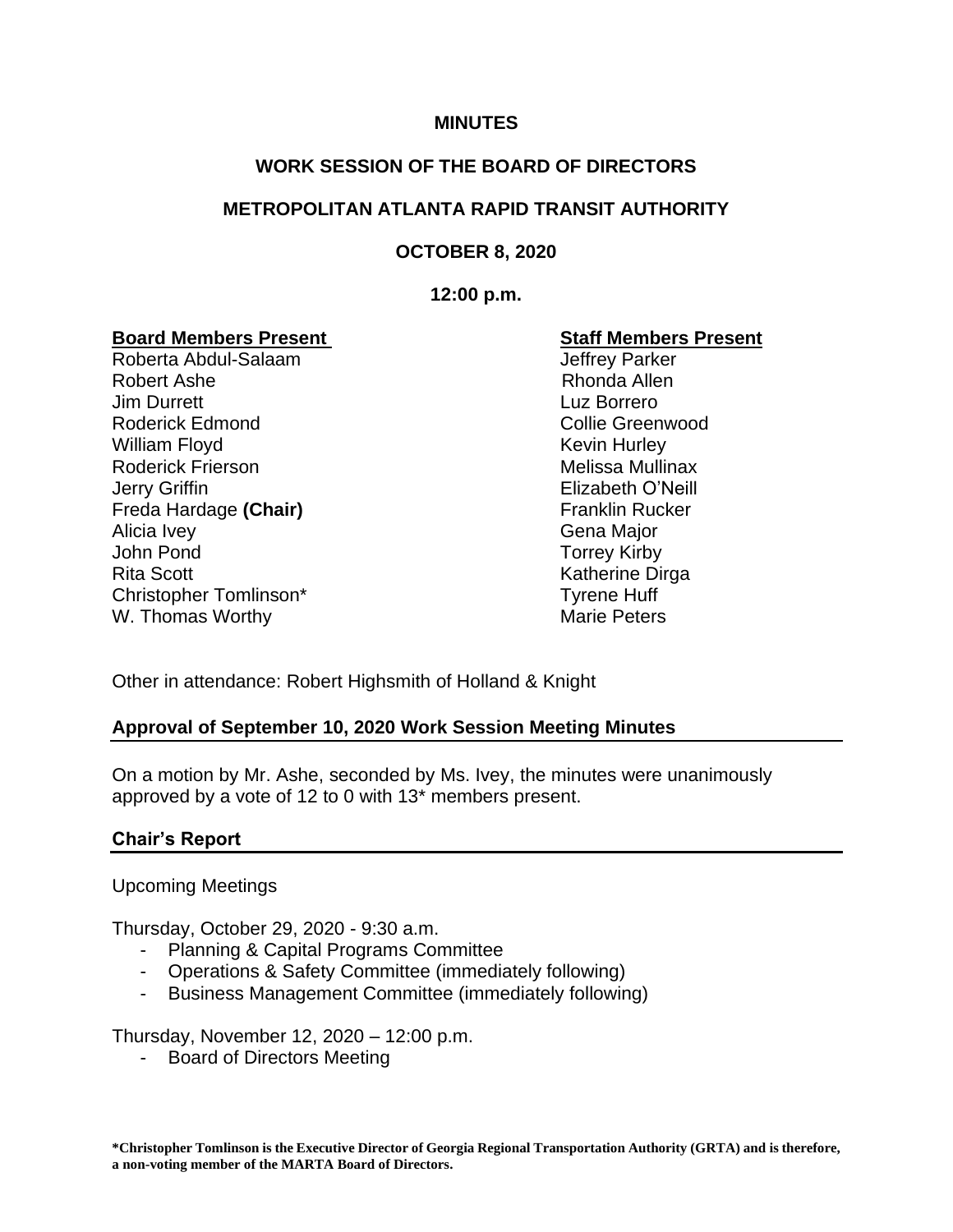Thursday, November 19, 2020 – 10:00 a.m.

**External Relations Committee** 

Friday, November 20, 2020 – 10:00 a.m.

- Audit Committee

# **General Manager/CEO's Report**

## Artbound Annual Update

Ms. Dirga presented the above agenda item. The Board received a briefing on the following:

- Snapshot of the Artbound Program
	- o Artbound was launch in June of 2017
	- o Forty-one total artworks are displayed
	- o Thirty-five of thirty-eight stations has at least one artwork
	- o Women artists in 1979 were thirty-six percent full-speed-ahead to 2017, women artists are forty-two percent
	- o Artists of color in 1979 were thirty percent fast-forward to 2017, artists of color are sixty-three percent
	- o Funds to artists in FY20 total to one hundred and ninety-four thousand seven hundred and sixty dollars (\$194,760)
- Community Partnership
	- o City of Decatur, Fulton County Arts & Culture, TransFormation Alliance, Roswell Arts Fund, Art on the Atlanta Beltline, Atlanta Regional Commission, Dekalb School Arts, to name a few
- Music and Performing Arts
	- o MARTA Bars and Beats
	- o The Bakery X Artbound at Streets Alive
	- o Concert on the Car
	- o Great Blue
	- o Live at Five Points Station
	- o Terminus Modern Ballet Theatre
- Temporary/Permanent Visual Arts
	- $\circ$  East Lake Station Mural the artist selected from a pool of one hundred applicants. The chosen artist Nico Romero immersed himself in the community to speak with individuals to get an idea of what the community means to them.
	- $\circ$  Holiday Cheer individuals dressed in funny holiday sweaters sang on trains and at bus loops
	- $\circ$  Carolers and Hot Cocoa setup free hot chocolate concession bar at Clayton County Justice Center in addition to riding on buses with patrons
	- o MARTA held customer appreciate at Five Points February 2020
	- o MARTA Artbound program Instagram page is called **marta\_artbound**
	- $\circ$  To maintain engagement with customers and support local artists during the current health climate, MARTA came up with #isolationcreations. Local